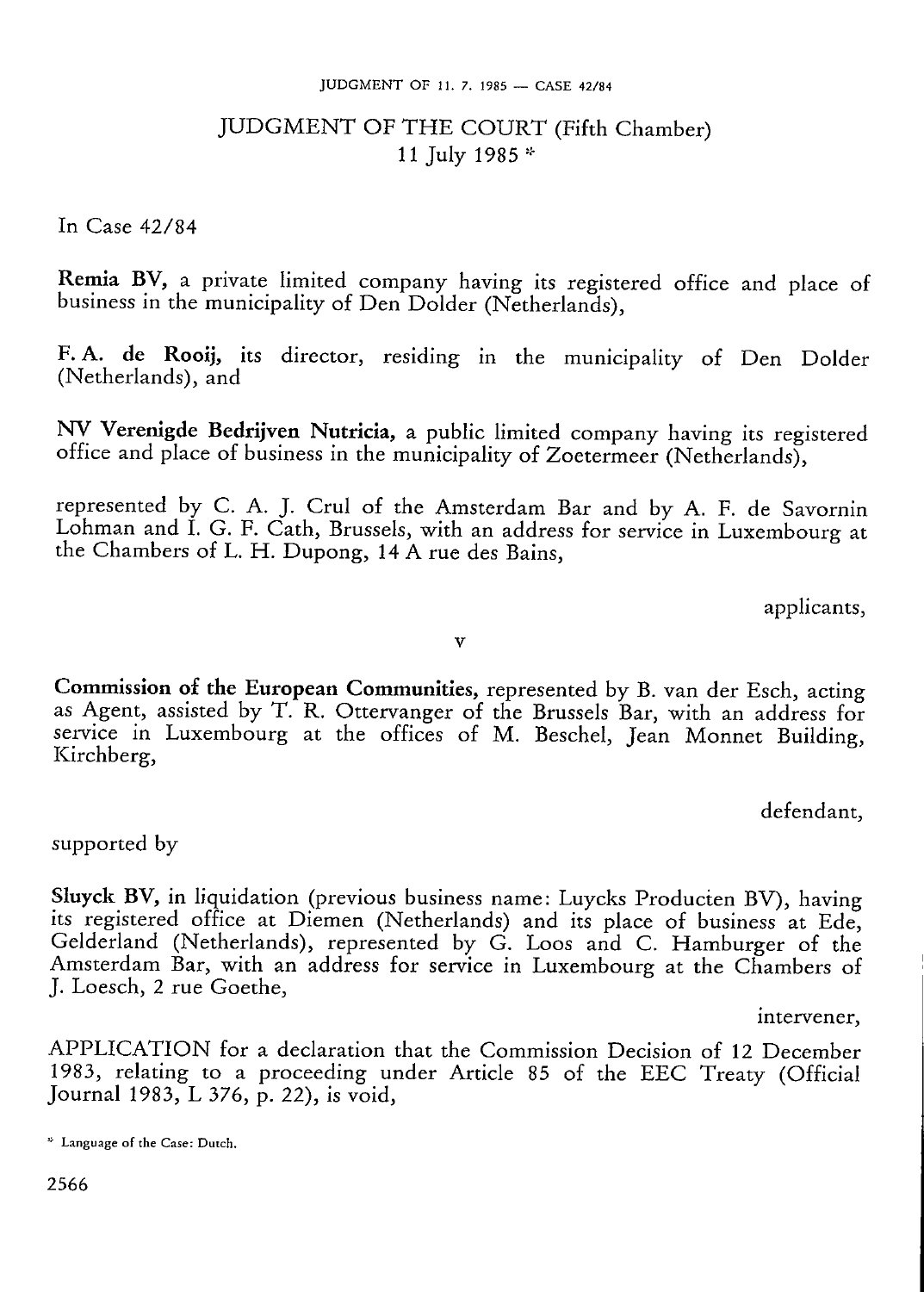### THE COURT (Fifth Chamber),

composed of: O. Due, President of Chamber, C. Kakouris, U. Everling, Y. Galmot and R. Joliet, Judges,

Advocate General: C. O. Lenz

Registrar: J. A. Pompe, Deputy Registrar

after hearing the Opinion of the Advocate General delivered at the sitting on 14 May 1985,

gives the following

### **JUDGMENT**

(The account of the facts and issues which is contained in the complete text of the judgment is not reproduced)

# Decision

- 1 By application lodged at the Court Registry on 16 February 1984, the undertaking Remia BV, its director F. A. de Rooij, and the undertaking NV Verenigde Bedrijven Nutricia (hereinafter referred to as 'the applicants') brought an action under the second paragraph of Article 173 of the EEC Treaty for a declaration that the Commission Decision of 12 December 1983, relating to a proceeding under Article 85 of the EEC Treaty (Official Journal 1983, L 376, p. 22), was void.
- 2 The public limited company NV Verenigde Bedrijven Nutricia (hereinafter referred to as 'Nutricia'), whose registered office is in the Netherlands, is a manufacturer of health and baby foods. In 1974 it acquired two undertakings which became its subsidiaries, Remia BV (hereinafter referred to as 'Remia'), which belonged to Mr de Rooij and was principally a manufacturer of Remia sauces, margarine and materials for the baking industry, and Luycks Producten BV (hereinafter referred to as 'Luycks'), a manufacturer of sauces under the Luycks brand name and of condiments. From 1974 to 1976 both subsidiaries retained their own sales divisions and continued their existing production.
- 3 In early 1977 Nutricia decided to review the arrangements under which its subsidiaries' products were marketed in order to improve their profitability,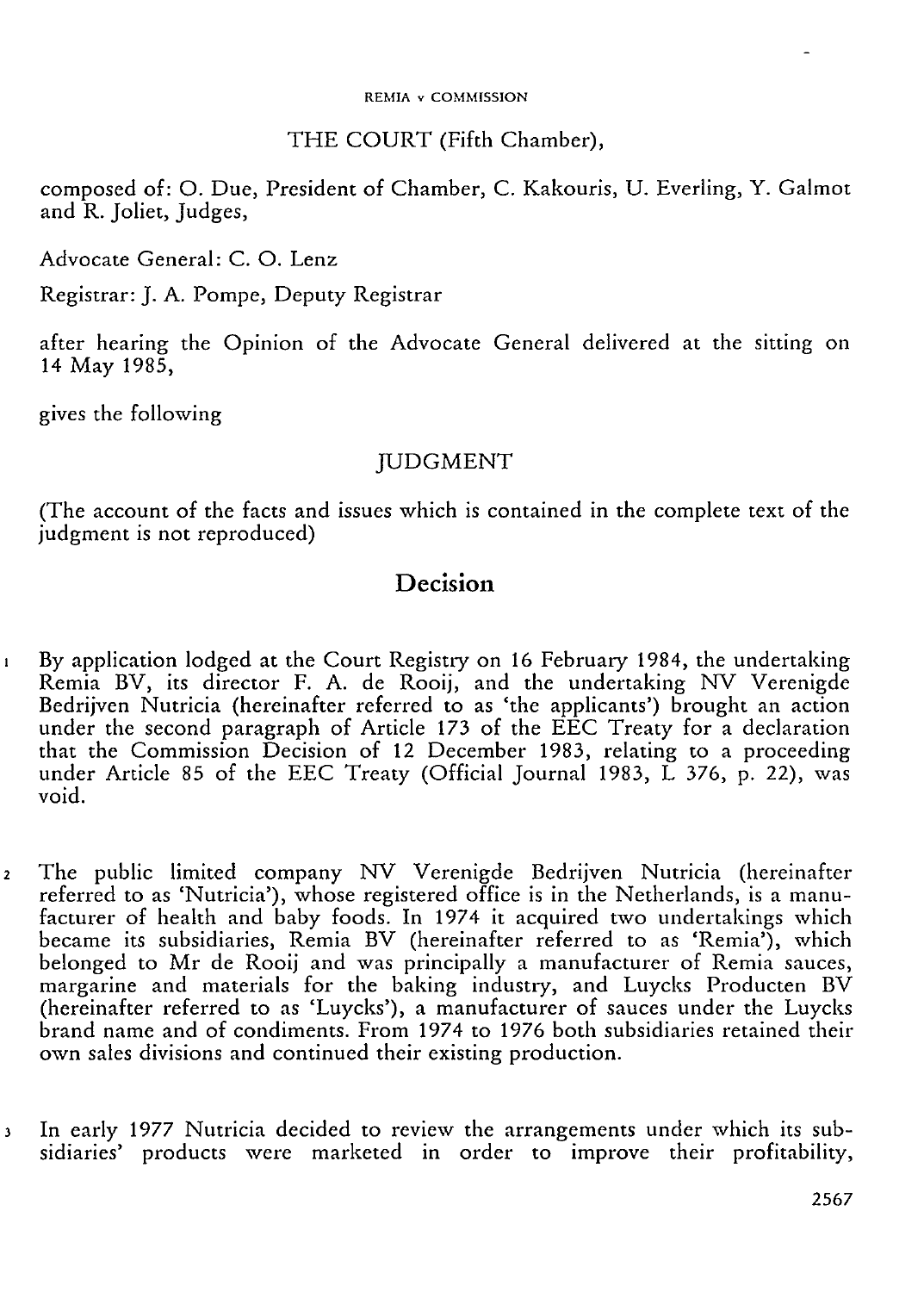particularly in view of the financial difficulties experienced by Luycks. From 1977 to 1978 Luycks and Remia kept their legal status and production unchanged but the management of the sales divisions of both subsidiaries was modified as part of a rationalization scheme.

- 4 In 1979 Nutricia undertook a restructuring of its production facilities, concentrating sauce production at Remia while leaving the production of pickles and condiments with Luycks. The re-organization was undertaken partly in the hope of making it easier to find buyers for Remia and Luycks.
- 5 By an agreement of 31 August 1979 Nutricia transferred Remia, thus restructured, back to Mr de Rooij, its former proprietor, and the undertaking was later renamed New Remia. That agreement is referred to as 'the sauce agreement'. By a second agreement dated 6 June 1980 Nutricia transferred its Luycks subsidiary, as restructured, to the undertaking Zuid-Hollandse Conservenfabriek (hereinafter referred to as 'Zuid'), and Luycks was re-named Luycks-Zuid and then Sluyck. Zuid is a subsidiary of the American company Campbell. The agreement of 6 June 1980 is referred to as 'the pickles agreement'.
- 6 Both transfer agreements contained non-competition clauses intended to protect the purchasers from competition from the vendor on the same market immediately after the transfers.
- 7 By clause 5 of the sauce agreement Nutricia undertook for a period of 10 years not to engage directly or indirectly in the production or sale of sauces on the Netherlands market and to guarantee Luycks's compliance with that undertaking. As a transitional arrangement, Luycks was given the right to manufacture and sell sauces for export and even, to a very limited extent, on the Netherlands market, but only until 1 July 1980.
- 8 Clause V (1) (f) in the pickles agreement concluded between Nutricia and Zuid extended to Luycks-Zuid the restriction contained in clause 5 of the sauce agreement. Furthermore, under clause IX, Nutricia undertook for a period of five years not to engage 'directly or indirectly... in any production or sale of pickles or condiments in European countries.'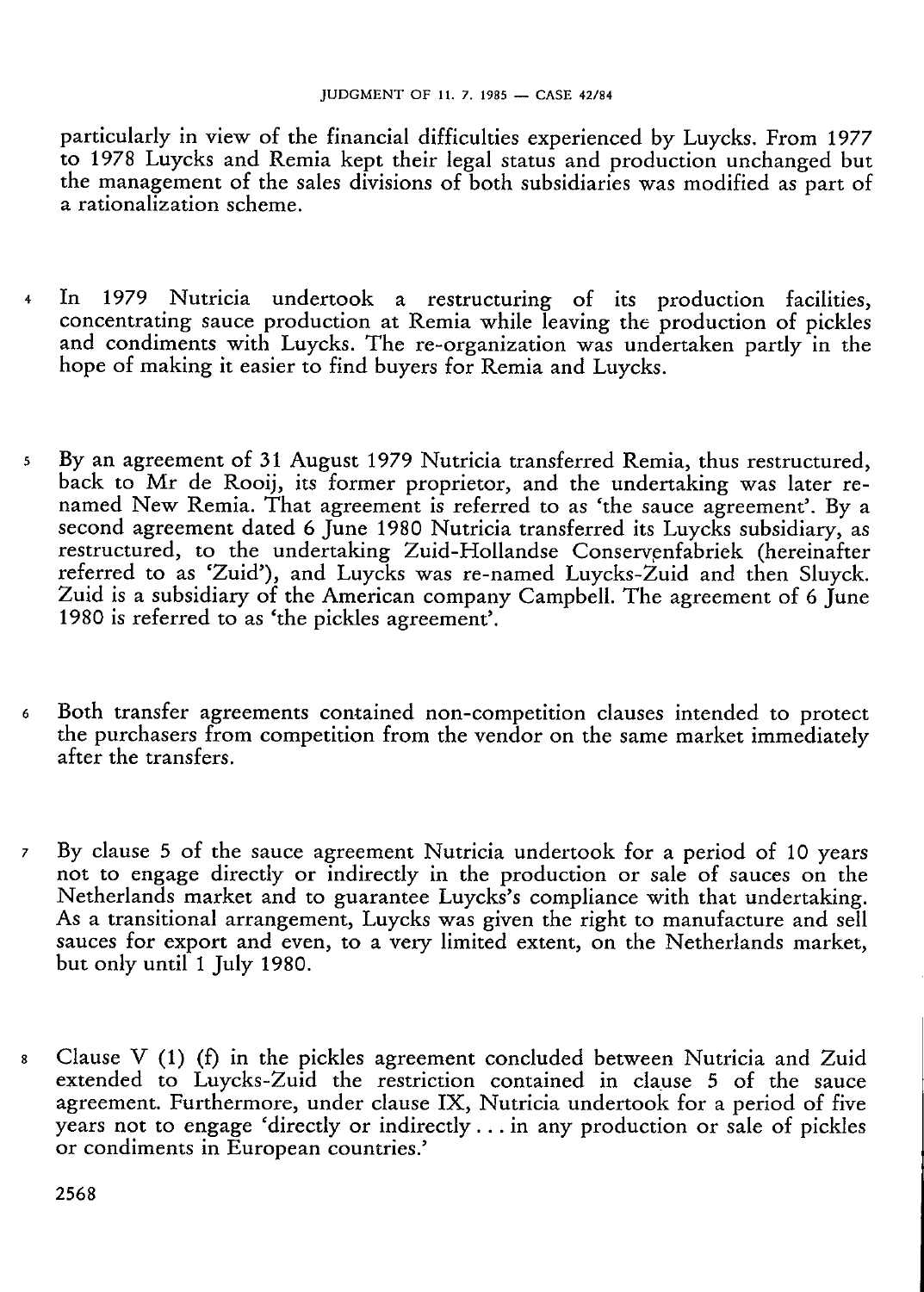- 9 The Campbell company let it be known to the applicants that it regarded the noncompetition clause imposed on Luycks as contrary to Article 85 of the EEC Treaty, and this prompted them to notify the two transfer agreements to the Commission in June and July 1981 and to request, not negative clearance, but an exemption under Article 85 (3) of the EEC Treaty.
- 10 By a decision dated 12 December 1983, the Commission, taking the view that the duration and scope of the non-competition clauses mentioned above were excessive and that the clauses constituted a restriction on competition, affected trade between Member States and were not eligible for exemption under Article 85 (3), refused the applicants' request for an exemption.
- 11 Those are the circumstances in which the applicants brought this action, by which they ask the Court to declare the contested decision void, declare 'that the noncompetition clause referred to in Article 1 of the decision does not infringe Article 85 (1) of the EEC Treaty and in any case not as from 1 October 1983 and that in any event the Commission wrongly failed to apply Article 85 (3)', and further declare that the decision is wrongly addressed to Mr de Rooij.

## **The scope of the conclusions set out in the application**

- 12 Because both the contested decision and the conclusions formulated by the applicants were imprecise, the Court invited the applicants to clarify the exact scope of their conclusions and requested the Commission to clarify the meaning of Article 2 of its decision.
- <sup>13</sup> Having regard to the answers supplied to the Court, it appears that, first, as indeed the applicants accepted during the oral procedure, the Commission's decision is not being challenged in so far as it relates specifically to the pickles agreement, and, secondly, Article 2 of the contested decision must be understood as follows: the non-competition provision laid down in clause 5 of the sauce agreement concluded on  $31$  August 1979 and that laid down in clause V (1) (f) of the pickles agreement concluded on 6 June 1980 constitute as from 1 October 1983 an infringement of Article 85 (1) of the EEC Treaty.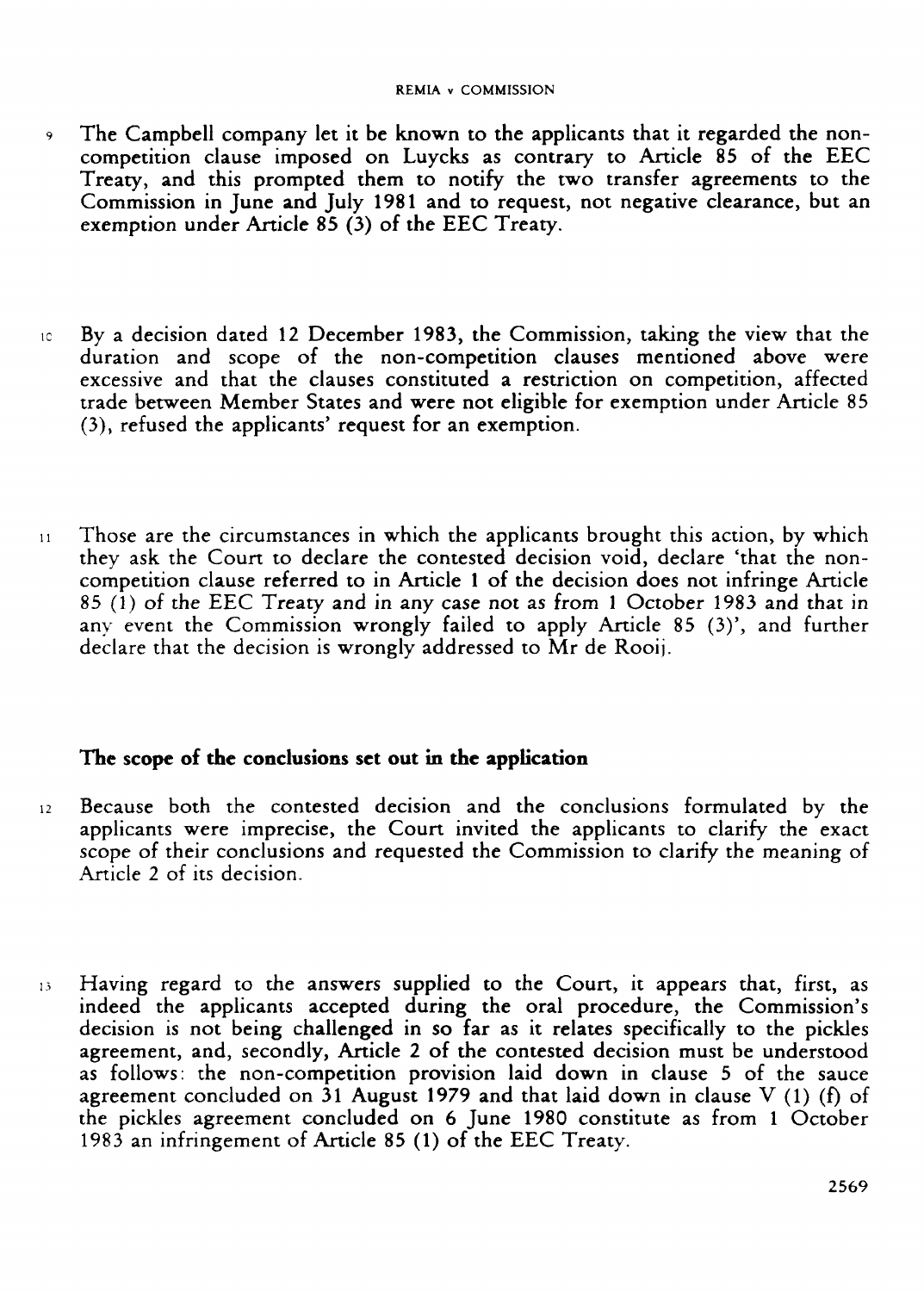- 14 Accordingly, the applicants' conclusions must be read as asking for the following to be declared void:
	- (a) The whole of Article 1 of the contested decision, which relates to the noncompetition clause contained in the sauce agreement in so far as it covers the period after 1 October 1983;
	- (b) Article 2 of the contested decision, only in so far as it relates to the extension of the non-competition clause in the sauce agreement to Zuid and again only as regards the period after 1 October 1983;
	- (c) Article 3 of the contested decision in so far as it refuses an exemption under Article 85 (3) for the non-competition clause in the sauce agreement and in so far as it refuses a similar exemption for the extension of that non-competition clause to Zuid;
	- (d) Article 4 of the contested decision in the same respects as those mentioned above;
	- (e) Article 5 of the decision, only in so far as it names Mr de Rooij as one of its addressees.

## **The nature of the submissions relied on by the applicants and the objection made against them by the Commission**

- 15 The Commission argues that the applicants have not put forward any submission to the effect that it has infringed Article 85 (1) of the Treaty and that instead they made the mistake of basing their arguments on the contention that it failed to give an adequate statement of the reasons on which the decision was based. The Commission reasons that because of this mistake of law in the grounds relied on the applicants' arguments cannot be entertained or even examined.
- <sup>16</sup> It should be remembered that in order to be capable of being examined by the Court submissions must be set out in the application with sufficient precision for it to be possible to ascertain whether they come within the grounds of action enumerated in Article 173 of the EEC Treaty. In the circumstances of this case it is sufficiently clear from the application that the applicants wished to contend that both in applying Article 85 (1) of the Treaty and in refusing an exemption under Article 85 (3) the Commission founded its decision on reasons which were both inadequate and based on incorrect findings of fact and wrongly appraised the facts of the case. It follows that the objection raised by the Commission must be dismissed.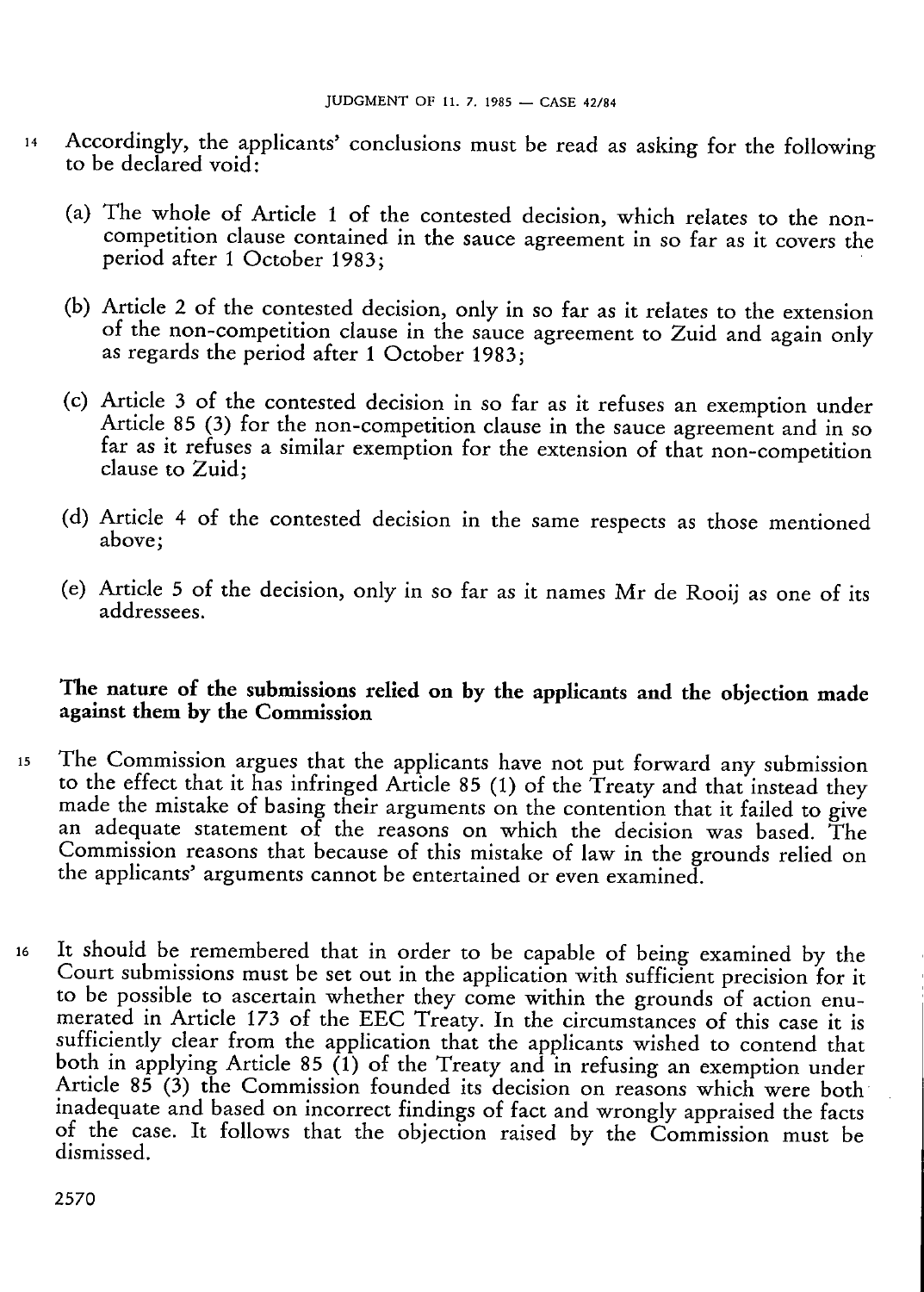# **The application of Article 85 (1) of the** EEC **Treaty**

- <sup>17</sup> It should be stated at the outset that the Commission has rightly submitted and the applicants have not contradicted it on that point  $-$  that the fact that noncompetition clauses are included in an agreement for the sale of an undertaking is not of itself sufficient to remove such clauses from the scope of Article 85 (1) of the Treaty.
- <sup>18</sup> In order to determine whether or not such clauses come within the prohibition in Article 85 (1), it is necessary to examine what would be the state of competition if those clauses did not exist.
- <sup>19</sup> If that were the case, and should the vendor and the purchaser remain competitors after the transfer, it is clear that the agreement for the transfer of the undertaking could not be given effect. The vendor, with his particularly detailed knowledge of the transferred undertaking, would still be in a position to win back his former customers immediately after the transfer and thereby drive the undertaking out of business. Against that background non-competition clauses incorporated in an agreement for the transfer of an undertaking in principle have the merit of ensuring that the transfer has the effect intended. By virtue of that very fact they contribute to the promotion of competition because they lead to an increase in the number of undertakings in the market in question.
- 20 Nevertheless, in order to have that beneficial effect on competition, such clauses must be necessary to the transfer of the undertaking concerned and their duration and scope must be strictly limited to that purpose. The Commission was therefore right in holding that where those conditions are satisfied such clauses are free of the prohibition laid down in Article 85 (1).
- 21 However, without denying the basic principle of that reasoning, the applicants challenge the way in which it has been applied to their case on the ground, first, that the non-competition clause contained in the sauce agreement does not affect trade between Member States within the meaning of Article 85 (1) of the Treaty, and, secondly, that in view of the special circumstances surrounding the transfer at issue the Commission did not provide an adequate statement of the grounds for its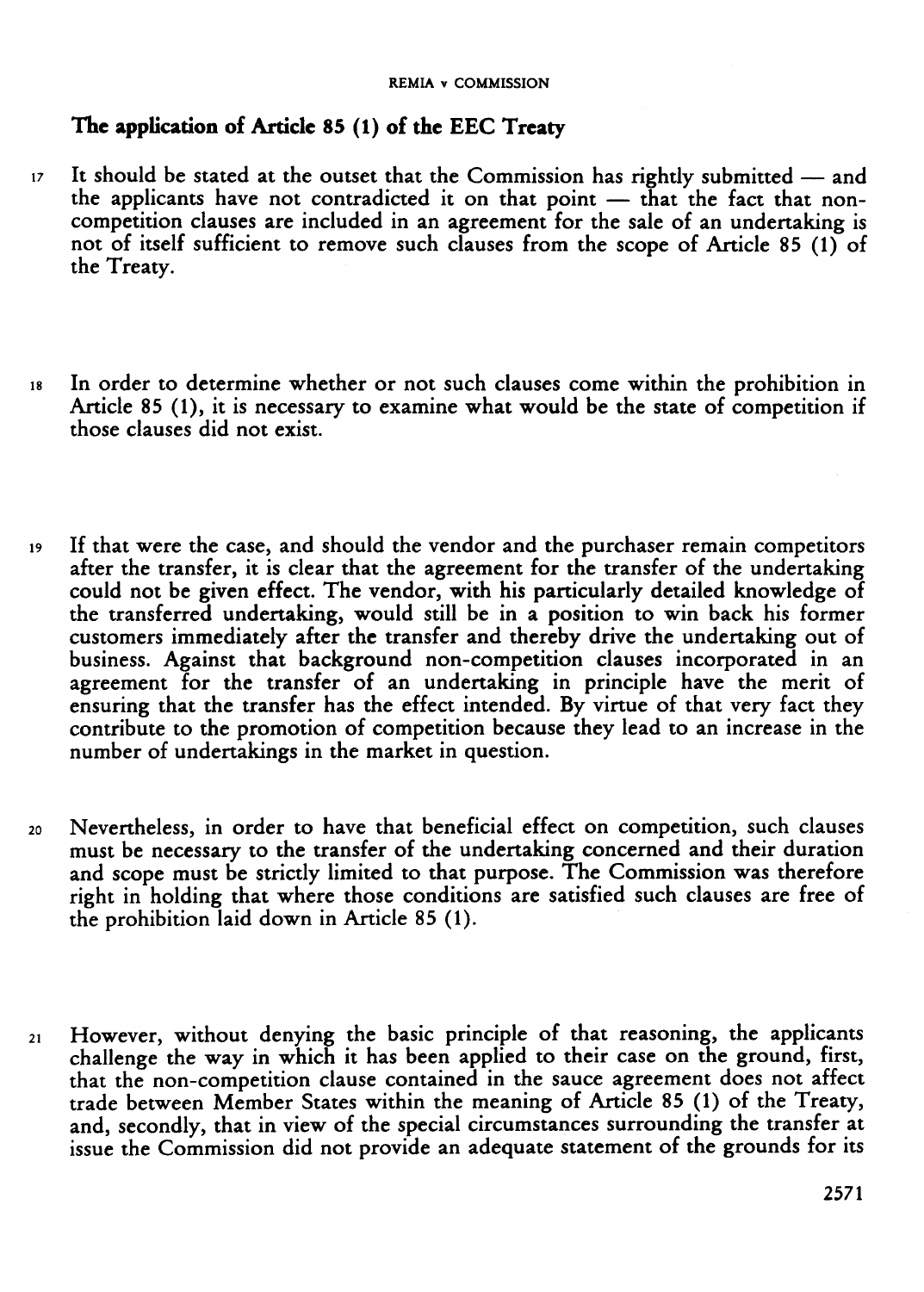decision and wrongly assessed the facts in limiting to four years the permissible duration of the non-competition clause included in the transfer agreement.

- <sup>22</sup> Taking first the condition with regard to the effect on trade between Member States, the Court would point out that, as it has consistently held, in order that an agreement between undertakings may affect trade between Member States it must be possible to foresee with a sufficient degree of probability on the basis of a set of objective factors of law or fact that it may have an influence, direct or indirect, actual or potential, on the pattern of trade between Member States, such as might prejudice the realization of the aim of a single market in all the Member States. The Court has also held (judgment of 17 October 1972 in Case 8/72, *Cementhandelaren,* [1972] ECR 977) that an agreement or practice restricting competition and extending over the whole territory of <sup>a</sup> Member State by its very nature has the effect of reinforcing the compartmentalization of markets on a national basis, thereby holding up the economic interpenetration which the Treaty is intended to bring about.
- <sup>23</sup> In this case it should be pointed out that the non-competition clause at issue covers the entire territory of the Netherlands. Furthermore, the terms of clause 5 of the sauce agreement under which Nutricia, Luycks and subsequently Zuid are prohibited from engaging directly or indirectly in the production or sale of sauces on the Netherlands market do not merely affect the national production of sauces but also have the effect of prohibiting those undertakings from selling sauces previously imported from other Member States. Finally, it is not denied that Remia has the largest individual share in the Netherlands market in the sauces in question.
- <sup>24</sup> It must therefore be concluded that the Commission correctly assessed the facts of the case in finding that the clause at issue was likely to affect trade between Member States within the meaning of Article 85 (1) of the Treaty.
- <sup>25</sup> On the second point, namely the limitation of the non-competition clause to four years, the applicants contend first that the statement of the reasons for the contested decision is inadequate and secondly that it contains errors of fact and is based on an erroneous assessment of the facts of the case as a whole.
- <sup>26</sup> With regard to the statement of the reasons for the contested decision it must be pointed out that, as the Court has consistently held, and as it made clear, as

2572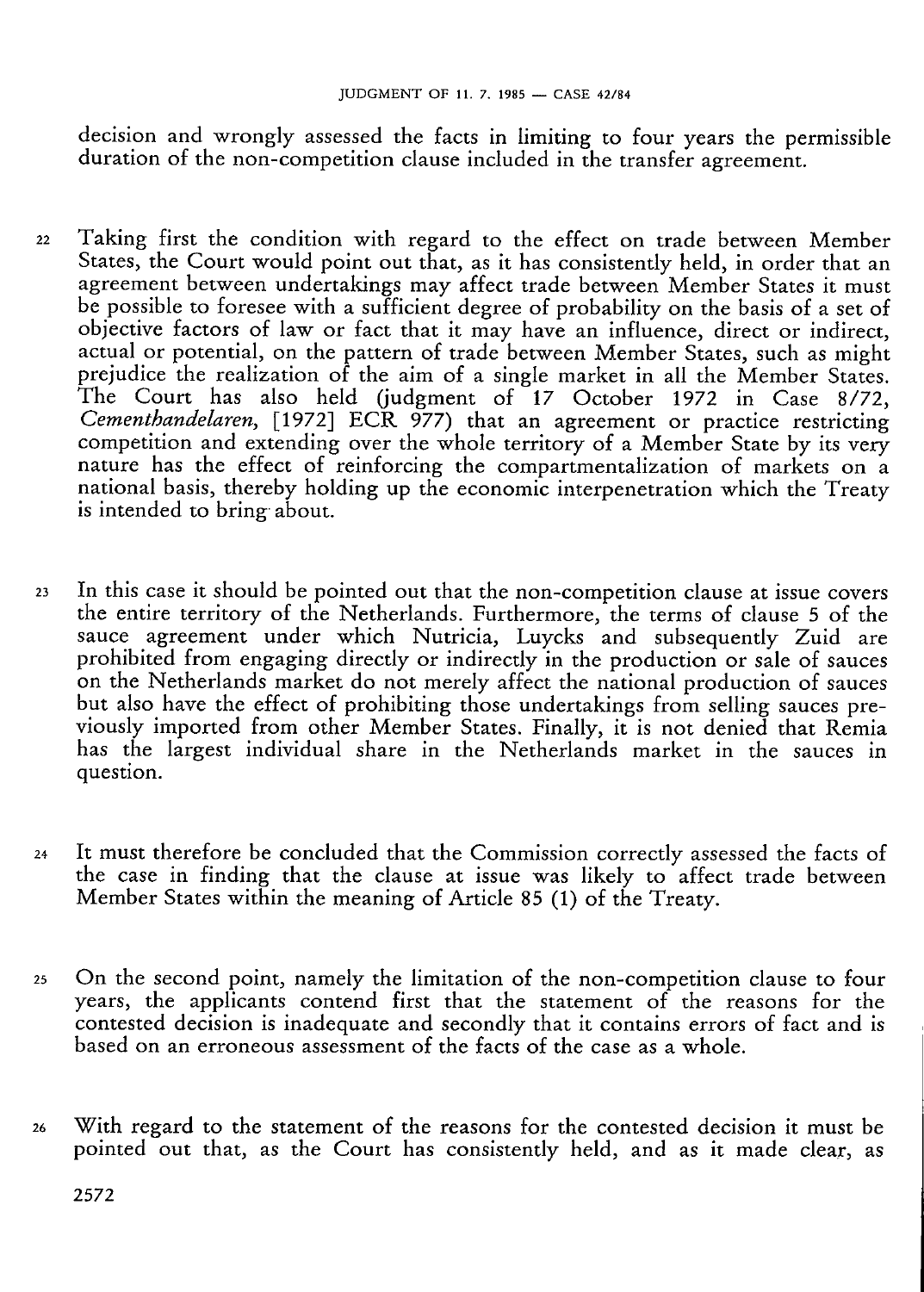regards the field of competition, most recently in its judgment of 17 January 1984 in Joined Cases 43 and 63/82 *(VBVB and VBBB* v *Commission,* [1984] ECR 19), although under Article 190 of the EEC Treaty the Commission is required to state the factual matters justifying the adoption of a decision, together with the legal considerations which have led to its adopting it, the article does not require the Commission to discuss all the matters of fact and of law which may have been dealt with during the administrative proceedings. The statement of the reasons on which a decision adversely affecting a person is based must allow the Court to exercise its power of review as to the legality of the decision and must provide the person concerned with the information necessary to enable him to decide whether or not the decision is well founded.

- <sup>27</sup> It is clear from the contested decision alone that the respective financial and commercial positions of the parties concerned were examined by the Commission in paragraphs 4, 5 and 32 of the decision, that the argument based on the brand recognition of the Luycks trademark was sufficiently dealt with in paragraphs 8 and 12, and that the argument based on the issue of the transfer of the Luycks sales force was given adequate consideration in the decision, particularly in paragraphs 11 and 31. That statement of the reasons for the decision provided the applicants with all the information necessary to enable them to decide whether or not the decision was well founded, made it possible for them to present sufficiently detailed arguments on that point to the Court and put the Court itself in a position fully to exercise its power of review as to the legality of the decision. That being the case, the submission based on an inadequate statement of the reasons for the contested decision as regards the application of Article 85 (1) must be rejected.
- <sup>28</sup> In connection with their submission that the contested decision is based on errors of fact and on a mistaken assessment of the facts of the case as a whole, the applicants complain specifically that the Commission failed sufficiently to take into consideration three factors which were wholly specific to the transfer at issue: first, Remia's adverse financial position at the time when it was taken over and the relative strengths of Remia on the one hand and Nutricia and the Campbell subsidiary Zuid on the other; secondly, the fact that the Luycks trademark was not assigned absolutely at the time of the takeover but only for a period of two years, during which time Luycks continued its activities in the same sector, using the same trademark for other products; lastly, the fact that the Luycks sales force, which had extensive knowledge of the market for sauces, was not taken over by Remia at the time of the transfer but instead remained with Luycks and was then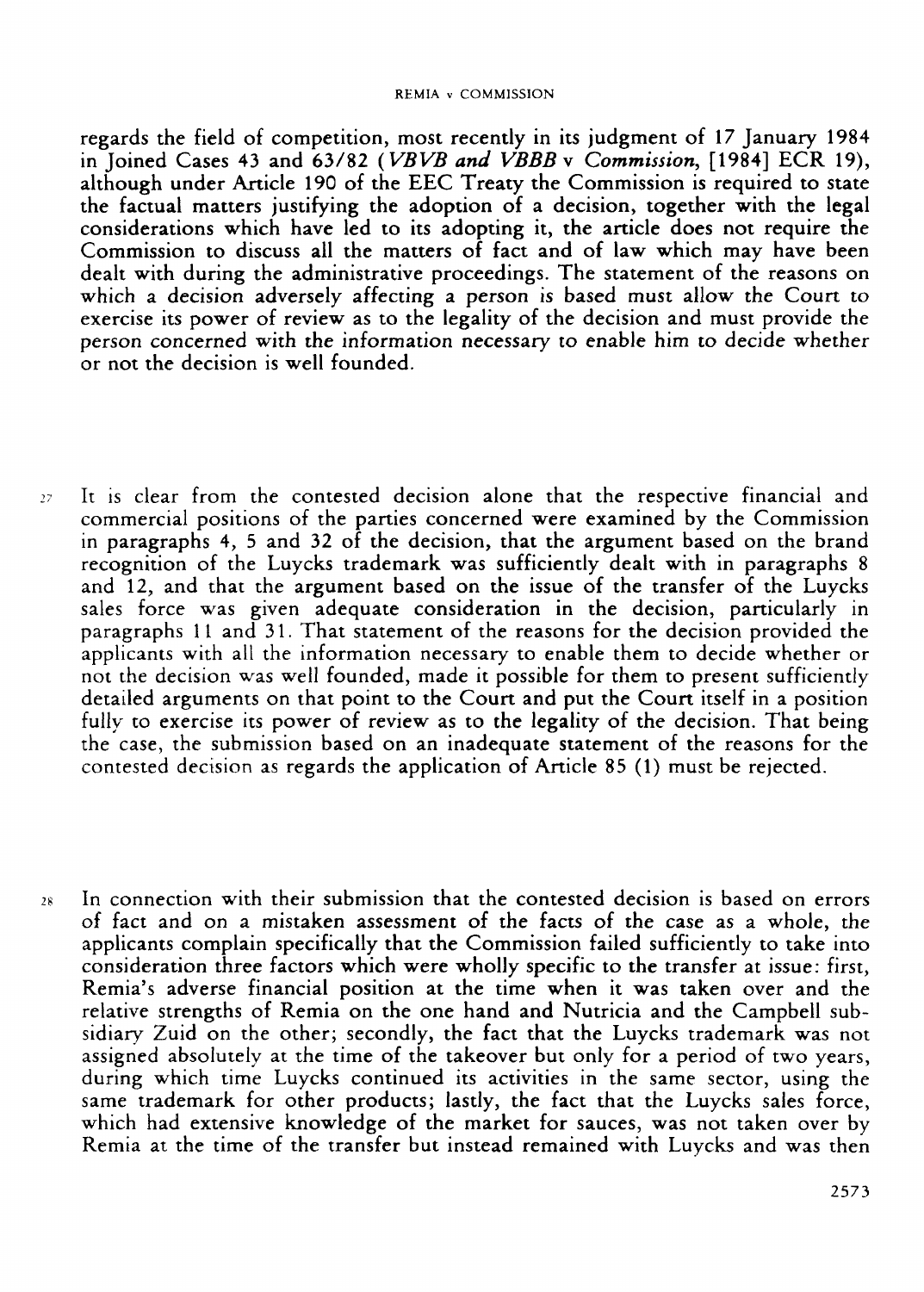absorbed by the Campbell group, which thereby became a potentially dangerous competitor for Remia. From that the applicants draw the conclusion that the 10 year period for which the non-competition clause was to run was not excessive in their case because it comprised two years in which the transition was to be completed and recognition under a new trademark gained, followed by eight years in which to win customer loyalty and to avoid a new penetration of the market by the vendor.

- 29 Against that the Commission and Sluyck BV, the intervener, take the view that a period of four years consisting of two years in which to introduce a new trademark and two years to win customer loyalty for it was in any event amplements. sufficient in the case in point. Moreover, the parties themselves initially agreed on that period.
- <sup>30</sup> The Commission states that it took into consideration all the above-mentioned criteria in its decision and carefully examined all the specific circumstances of the case before coming to the conclusion that the 10 year term of the prohibition on competition finally agreed upon between the parties was clearly excessive and that only a duration of four years was objectively justified.
- <sup>31</sup> It points out in addition that no special legal significance should be attached to the financial situation of the parties to the transfer because an agreement which restricts competition cannot escape the prohibition in Article 85(1) merely because it enables an undertaking to survive. According to the Commission that fact should be reflected solely by an adjustment to the purchase price and not by an extension of the non-competition clause.
- 32 The Commission goes on to add that in view of the fact that Remia needed only to be given the opportunity to consolidate already existing business relations with customers on a market from which Luycks and Campbell were excluded by a fouryear prohibition on sales of Luycks sauces, a non-competition clause limited to four years was amply sufficient to enable Remia to establish itself effectively on the market provided only that it adopted an actively competitive stance, which it did not do.
- 33 Finally, the Commission argues that the sales force, which was moved to Remia at the time of the transfer, had considerable experience in the sauce marketing sector and had four years in which to introduce a new Remia trademark without being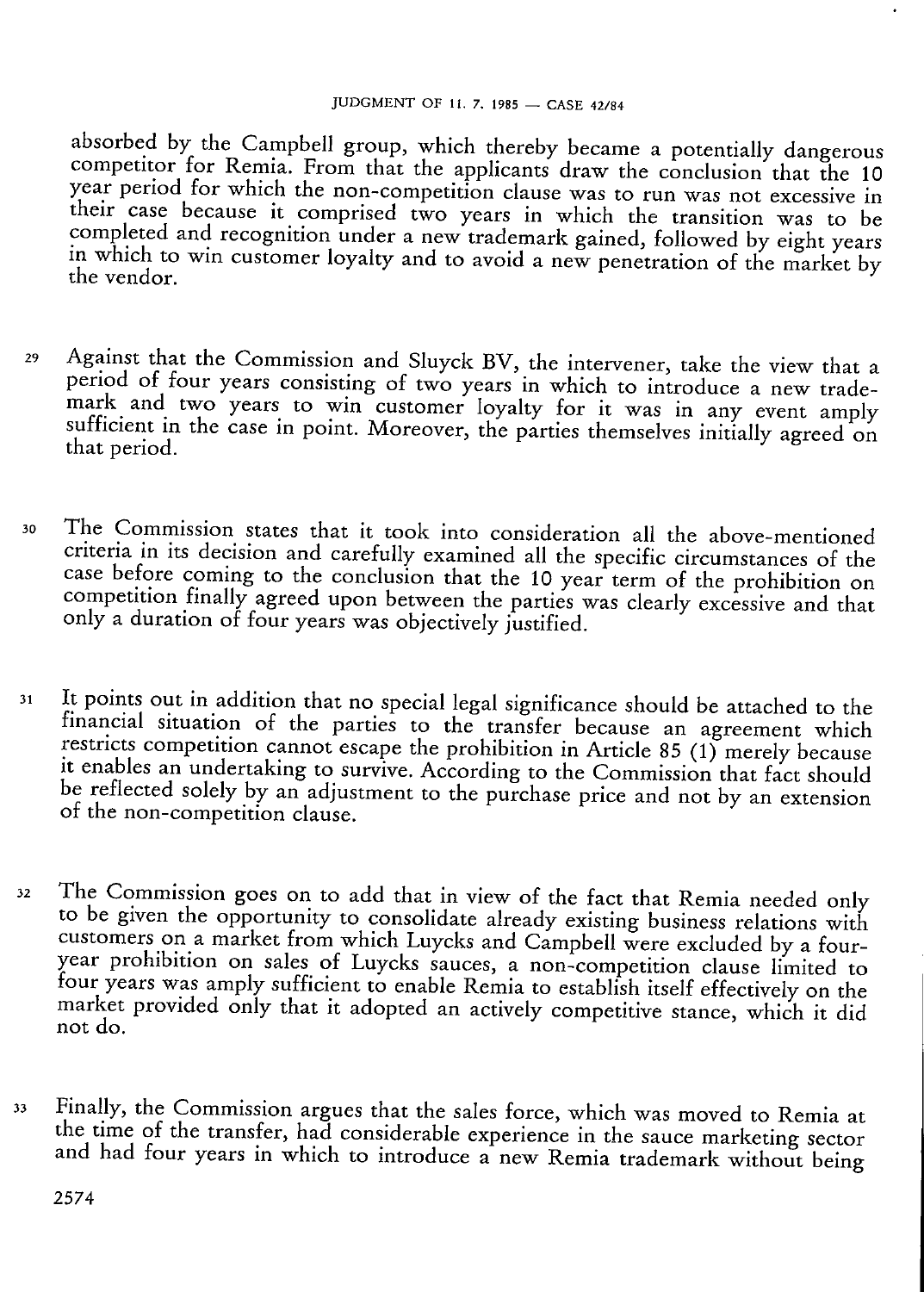hampered by Nutricia or Luycks. Since the sector concerned did not involve high technology and there were no long-term delivery contracts a four-year period was amply sufficient. Furthermore, if a certain amount of goodwill was to be attributed to the sales staff who were not transferred, that fact should again, in the Commission's view, have been reflected in the purchase price agreed at the time of the transfer and should not have caused the duration of the non-competition clause to be prolonged.

- 34 Although as a general rule the Court undertakes a comprehensive review of the question whether or not the conditions for the application of Article 85 (1) are met, it is clear that in determining the permissible duration of a non-competition clause incorporated in an agreement for the transfer of an undertaking the Commission has to appraise complex economic matters. The Court must therefore limit its review of such an appraisal to verifying whether the relevant procedural rules have been complied with, whether the statement of the reasons for the decision is adequate, whether the facts have been accurately stated and whether there has been any manifest error of appraisal or a misuse of powers.
- <sup>35</sup> In this instance the applicants have confined themselves to contending that the limitation of the duration of the non-competition clause to four years is based on a number of incorrect findings of fact and, essentially, on the Commission's incorrect appraisal of the specific circumstances of the case.
- <sup>36</sup> It cannot be inferred either from the documents before the Court or from the oral argument presented to it that by setting at four years the period beyond which the non-competition clause contained in the sauce agreement came within the prohibition laid down in Article 85 (1) of the EEC Treaty, the Commission based its decision on incorrect findings of fact or committed a manifest error in its appraisal of the facts of the case as a whole.

## The applicability of Article 85 (3) of the EEC Treaty

 $_3$  The applicants argue in substance that the Commission wrongly refused the exemption they had requested under Article 85 (3) of the Treaty. The Commission did not provide an adequate statement of the reasons for its decision and failed to give due weight to the special features of the transfer of Remia and the need to include a non-competition clause in the terms of that transfer.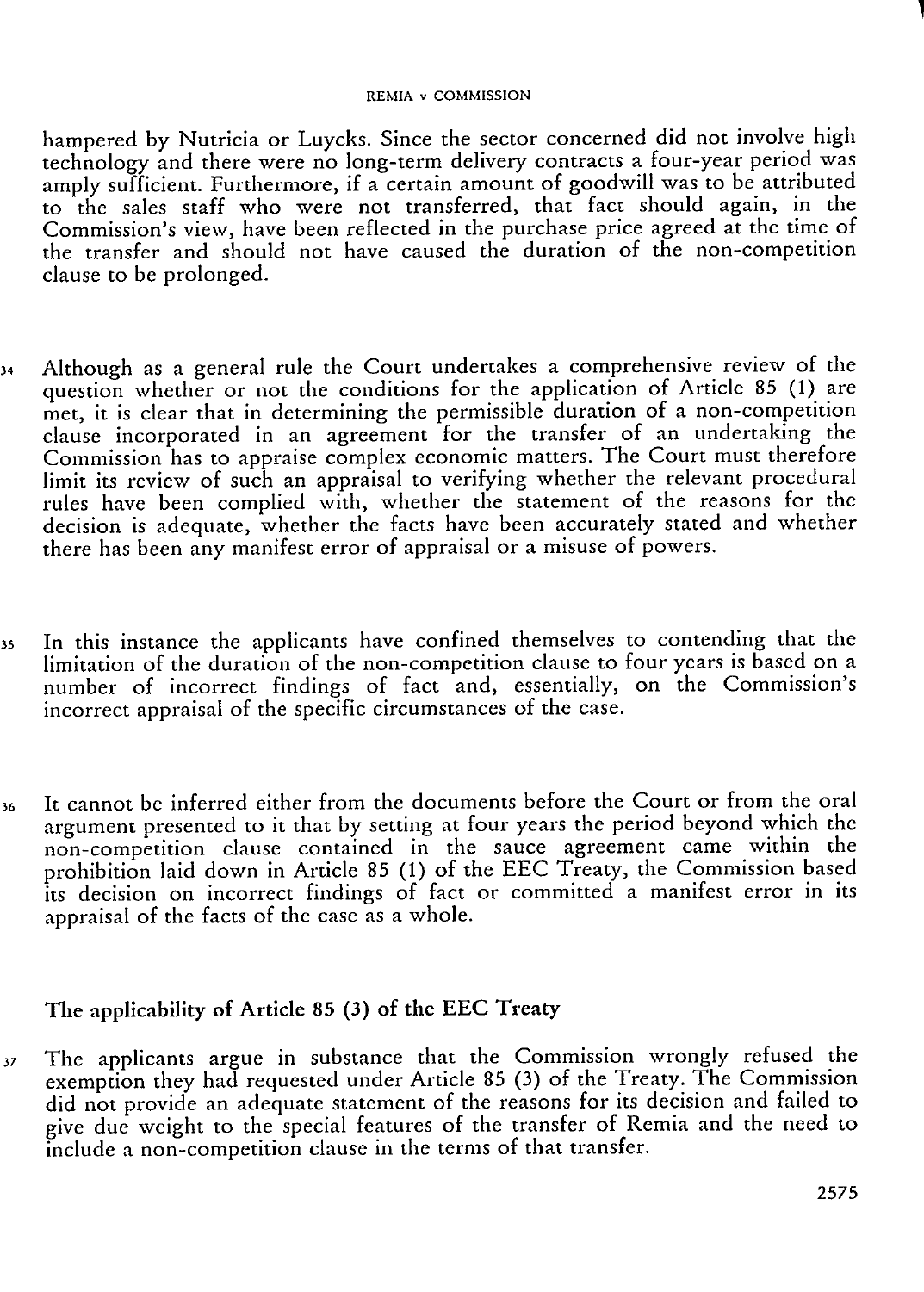<sup>38</sup> Before examining the arguments of the parties on that point, it should be pointed out that an agreement which proves to be contrary to the provisions of Article 85 (1) may be exempted under Article 85 (3) only if it satisfies the following conditions :

It must contribute to improving the production or distribution of goods or to promoting technical or economic progress;

It must allow consumers <sup>a</sup> fair share of the resulting benefit;

It must not impose on the undertakings concerned restrictions which are not indispensable to the attainment of its objectives;

It must not afford such undertakings the possibility of eliminating competition in respect of a substantial part of the products in question.

- 39 The applicants maintained, both in their notification and in the course of the administrative procedure, that the transfer contributed to improving production and promoting technical progress in the sauce sector. They added that the undertaking was more soundly based as a result, that Remia's know-how in the sauce sector had been preserved and that the jobs safeguarded by the transaction was to be regarded as a contribution to the promotion of economic progress. Consumers derived an immediate advantage from this, in particular by virtue of the continuity in the supply to the market of products under a trademark which was familiar to them. Finally, with regard to the condition that the agreement should not eliminate competition in respect of a substantial part of the products in question, the applicants argued in the course of the administrative procedure that the market for sauces at the time of the restructuring of Nutricia was characterized by the presence of a large number of competitors. For that reason they took the view that the two non-competition clauses were not in any way conducive to the elimination of competition in respect of a substantial part of the products in question but were indispensable to the attainment of the objectives of the transfer agreement.
- <sup>40</sup> As regards the submission to the effect that the contested decision does not contain a sufficient statement of the reasons for the refusal of the request for an exemption under Article 85 (3), it should be pointed out that although at first sight the reasons which the contested decision gives, in paragraph 41, for the refusal of an exemption under Article 85 (3) of the Treaty may appear somewhat brief, they

2576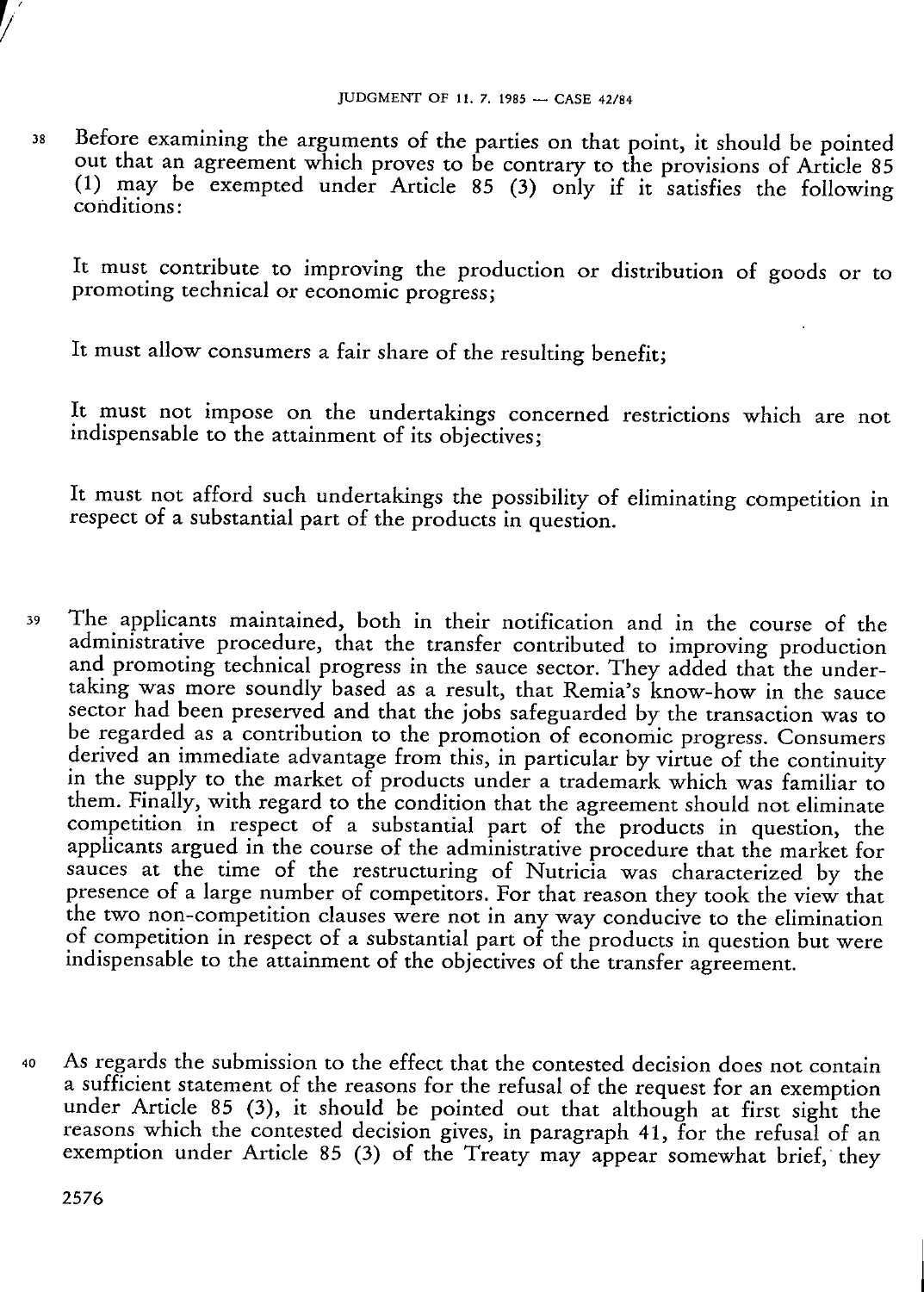should be set in the broad context of the contested decision which contains several other paragraphs that deal directly with the arguments put forward by the applicants in support of their request for an exemption under Article 85 (3).

- 41 For example, paragraphs 7 and 31 of the contested decision point out that the products concerned, namely sauces, are not difficult to manufacture, that the technology is well known, and that there is no high technology involved. That reasoning is a sufficient answer to the argument based on the promotion of technical progress said to have been brought about by the transfer of Remia.
- 42 In connection with the argument to the effect that the survival of the undertaking and the preservation of jobs are only possible if the non-competition clause applies for a period of 10 years, it must indeed be admitted that, as the Court held in its judgment of 25 October <sup>1977</sup> in Case 26/76 *(Metro,* [1977] ECR 1875), the provision of employment comes within the framework of the objectives to which reference may be had pursuant to Article 85 (3) because it improves the general conditions of production, especially when market conditions are unfavourable. However, the Commission gave an adequate answer to the applicants' arguments in the contested decision, particularly in paragraph 31 in which it explains the specific reasons for which it considered a period of four years to be sufficient to enable Remia to secure its position in the market against competition from Luycks. Furthermore, and irrespective of this, the Commission stated in paragraph 27 that if, despite having been protected by a non-competition clause for the minimum necessary period, an undertaking proves to be no longer viable, that fact is not sufficient to justify an extension of the duration of that clause.
- <sup>43</sup> Finally, paragraph 6 of the contested decision describes with sufficient precision and, moreover, in terms similar to those used by the applicants during the administrative procedure, the structure of the sauce market in the European Economic Community at the time of the transfer.
- <sup>44</sup> That being the case, and having regard to the scope of the duty to state reasons as set out above, it is clear that the contested decision contains a sufficient answer to the arguments put forward by the applicants in support of their request for an exemption under Article 85 (3) and allows the Court fully to exercise its power of review with regard to the legality of the decision.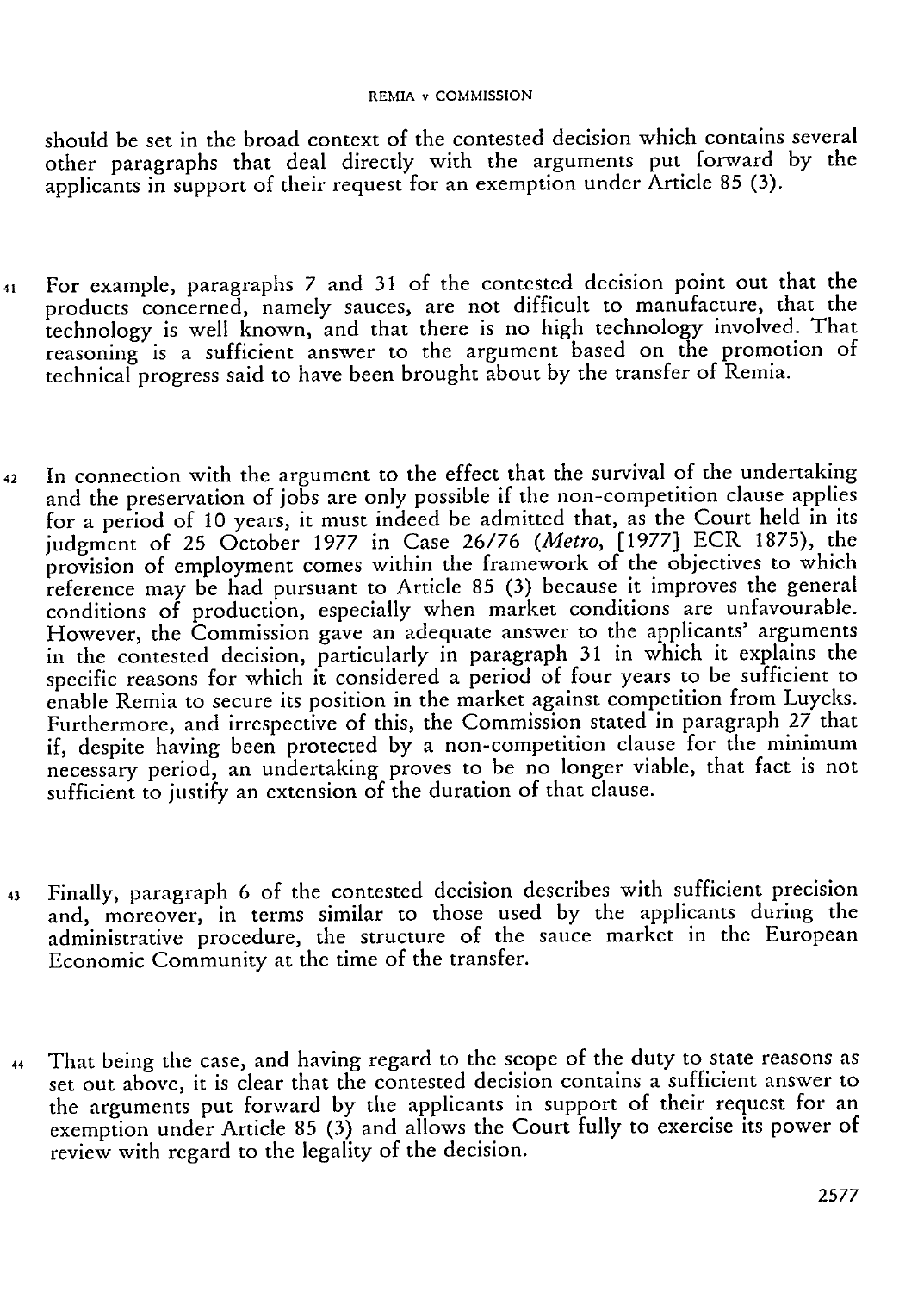- 45 As regards the submission alleging that the contested decision contains a mistaken appraisal of the facts of the case in so far as it refuses a request for an exemption under Article 85 (3), it should be observed that, as the Court held in its judgment of 17 January 1984 in Joined Cases 43 and 63/82 (cited above), where an exemption is being applied for under Article 85 (3) it is in the first place for the undertakings concerned to present to the Commission the evidence intended to establish the economic justification for an exemption.
- <sup>46</sup> In answer to the applicants' arguments set out above, the Commission disputes the existence of any increase in know-how or improvement in the production or distribution of sauces. Moreover, it states that the fact that an agreement prohibited by Article 85 (1) of the Treaty enables an undertaking, which would not be viable in conditions of free competition, to survive is not one of the cases in which Article <sup>85</sup> (3) provides for an exemption. Finally it points out that the continuance of the non-competition clause at issue beyond the permissible period of four years imposes on the undertakings concerned restrictions on competition which are not indispensable to the attainment of the objectives of the transfer agreement.

- <sup>47</sup> It is clear from all the documents before the Court and from the oral argument presented to it that the applicants have not succeeded in establishing that the continuance of the non-competition clause beyond a period of four years was of such a nature as to contribute to an improvement in the production or distribution of the products concerned or to the promotion of technical or economic progress, and it is equally clear that they have not provided evidence enabling it to be established that the continuance of that non-competition clause did not impose on the undertakings concerned restrictions on competition going beyond what was indispensable to the attainment of the objectives of the transfer agreement.
- <sup>48</sup> It has therefore not been established, having regard to the discretion which the Commission enjoys in this matter, that the contested decision is based on an inaccurate statement of reasons or an erroneous appraisal.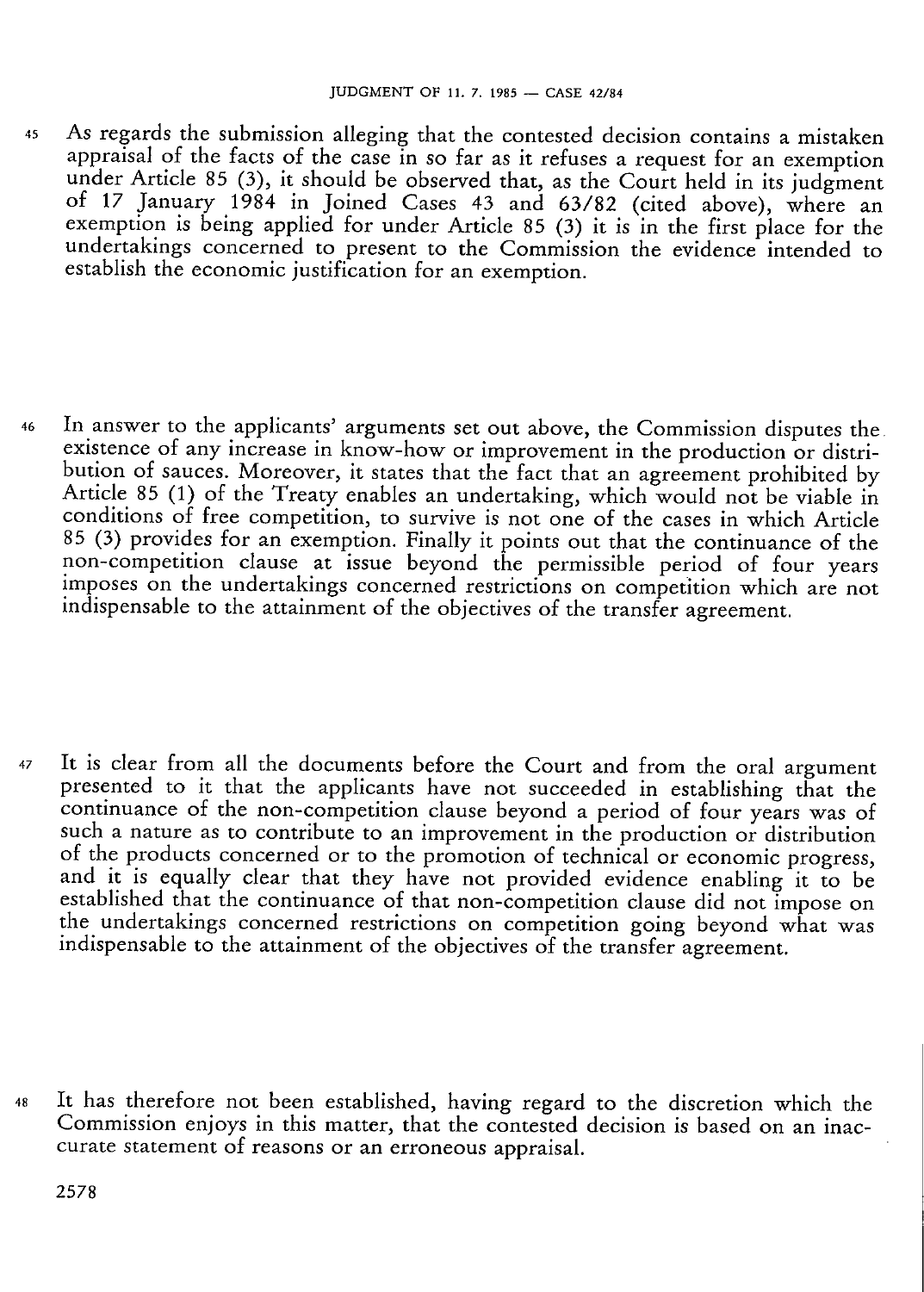The conclusions in the application claiming that Article 5 of the contested decision should be declared void in so far as it names Mr de Rooij as an addressee of the decision

- 49 The applicants contend that for the purposes of the application of Article 85 of the Treaty or of Regulation No 17 of 6 February 1962, the only relevant undertaking is Remia and not Mr de Rooij himself, either in his private capacity or in his capacity as a signatory to the agreement in compliance with a purely formal requirement of Netherlands law.
- <sup>50</sup> That argument cannot be accepted. As the Commission rightly points out, Mr de Rooij was a contracting party to the sauce agreement, which grants him, particularly in clauses 5 and 7, rights peculiar to him and distinct from those of Remia. Furthermore, in the notification addressed to the Commission on 1 July 1981 with a view to obtaining an exemption under Article 85 (3) of the  $T$ reaty, Mr ae koon is referred to by the applicants themselves as an undertaking which is a party to the agreement on the same footing as Nutricia. It must therefore be inferred that Mr de Rooij played a part in his own right both in the conclusion of the transfer agreement and as a signatory of the non-competition clause and that that justified his being made an addressee of the contested decision. The conclusions mentioned above must therefore be rejected.
- <sup>51</sup> It follows from all of the foregoing that the application must be dismissed in its entirety.

## **Costs**

<sup>52</sup> Under Article 69 (2) of the Rules of Procedure the unsuccessful party is required to bear the costs if they have been asked for in the successful party's pleadings. As the applicants have failed in their submissions, they must be ordered to bear the costs, including those of the party intervening on the side of the defendant.

On those grounds,

# THE COURT (Fifth Chamber)

hereby:

(1) Dismisses the application;